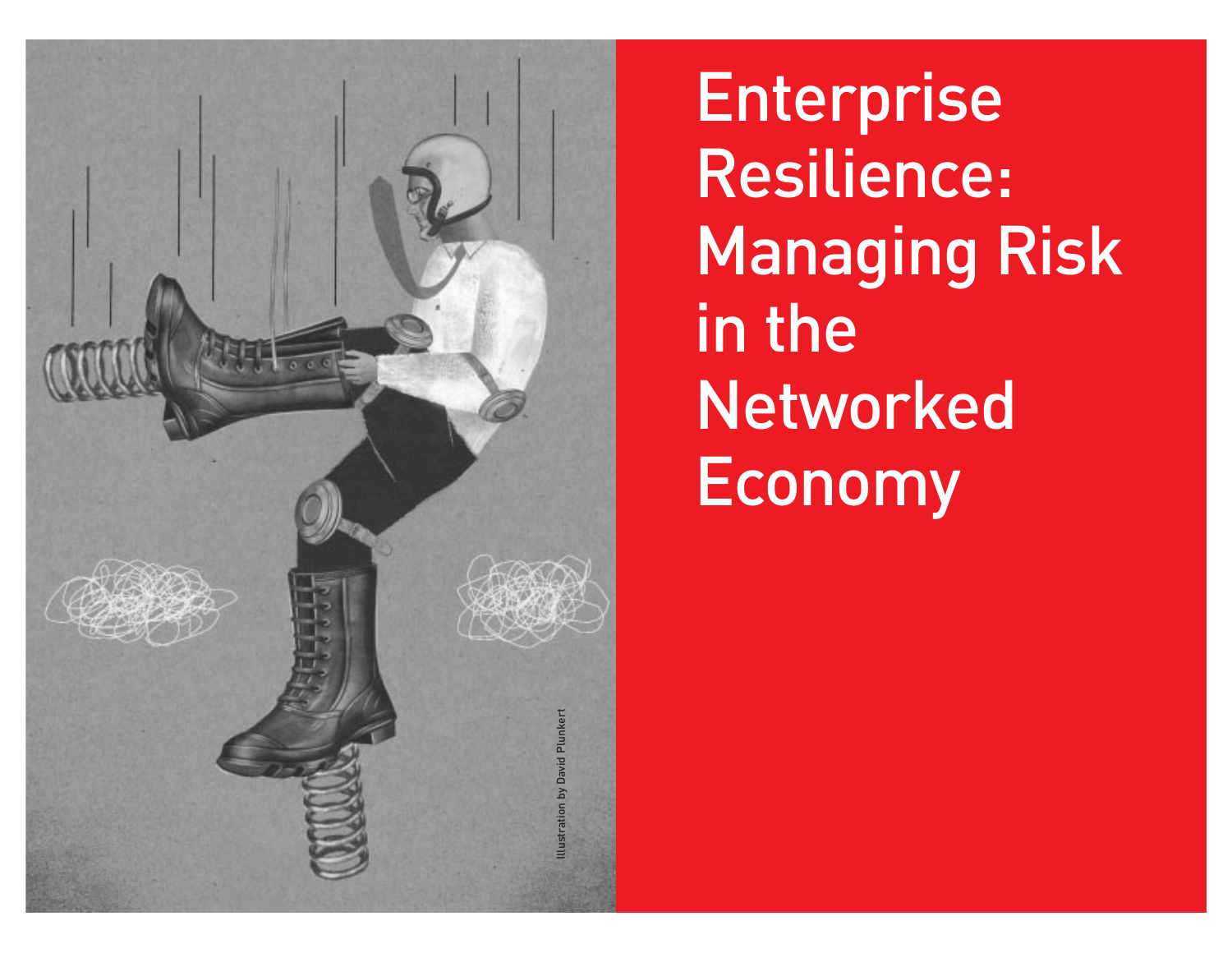# **Enterprise Resilience: Managing Risk in the Networked Economy**

by Randy Starr, Jim Newfrock, and Michael Delurey

wo companies; same crisis; vastly different responses and outcomes. A Nordic telecommunications company and its primary competitor, another European telecom manufacturer, both depended on the same Koninklijke Philips Electronics NV semiconductor plant in New Mexico for chips to power their mobile phones. But when a fire broke out at the factory in March 2000, the supply chain was disrupted.

together a solution<br>and used the company, with fe<br>company, with fe<br>work, came up n<br>product.<br>The result, a The Nordic company's officials noticed the problem even before being told that a plant had gone down. Its chief supply troubleshooter immediately put together a team of 30 supply chain experts to fan out across Europe, Asia, and the U.S. to patch together a solution. They redesigned chips, accelerated a project to boost production, and used the company's clout to obtain more chips from other suppliers. The other company, with fewer fail-safe and troubleshooting systems built into its supply network, came up millions of chips short of the supply needed to launch a critical new product.

The result, according to the *Wall Street Journal*: The Nordic company's market share grew by 3 percent; the competitor's dropped by the same amount. Before long, the other company withdrew from the handset market.

This stark tale of gain and loss underscores a new operating reality confronting companies everywhere: Drivers of earnings, definitions of risk, underlying risk interdependencies, and ways to manage them have changed. Firms generally have thought of risk as the downside hazard to their financial portfolios and have concentrated their risk management efforts on hedging their portfolios against loss. But the Nordic company's success in weathering a potentially debilitating disruption to its supply chain, and ultimately gaining competitive advantage from its efforts, shows that companies can profit by adopting a broader understanding of and more comprehensive processes for managing risk across the extended enterprise in an increasingly complex global economy. In doing so, they establish greater enterprise resilience (ER).

In this article, we detail the differences between conventional enterprise risk management and enterprise resilience, and explain why a keen understanding of the distinction is essential today, when the boundaries of every major corporation have expanded, increasing a company's vulnerabilities and its potential for competitive advantage. We also identify how senior executives can assess their organization's resilience profile and risk management approach. And we explain how corporate managers can align risk mitigation strategies with the most significant earnings-driver risks, and close dangerous gaps in their company's resilience profile.

#### **The Adaptation Imperative**

Enterprise resilience is the ability and capacity to withstand systemic discontinuities and adapt to new risk environments. A resilient organization effectively aligns its strategy, operations, management systems, governance structure, and decision-support capabilities so that it can uncover and adjust to continually changing risks, endure disruptions to its primary earnings drivers, and create advantages over less adaptive competitors.

A resilient organization establishes transparency and puts in place controls for CEOs and boards to address risks across the extended enterprise. It can withstand improper or fraudulent employee behavior, IT infrastructure failures, disruptions of interdependent supply chains or customer channels, intellectual property theft, adverse economic conditions across markets, and the myriad other discontinuities companies face today.

Establishing greater resilience is especially necessary in the current economic and security environment, which poses a new set of challenges to executives and boards. The openness and complexity of today's extended enterprise increases the firm's dependence on a global financial, operational, and trade infrastructure. Although that provides for greater efficiency and effectiveness, it also exposes most companies to risks that were unfamiliar during the era of national markets and the vertically integrated enterprise — and compounds the effect of conventional business risks.

What's more, the legal and regulatory landscape has undergone significant change since the September 11, 2001, terrorist attacks and the accounting and governance scandals in the United States, raising the level of diligence stakeholders expect from senior executives, boards of directors, and board audit committees in ensuring the safety and continuity of the enterprise. The July 2002 United States' National Strategy for Homeland Security recommends that industry sectors and corresponding government agencies responsible for critical infrastructure protection develop national infra-

**T**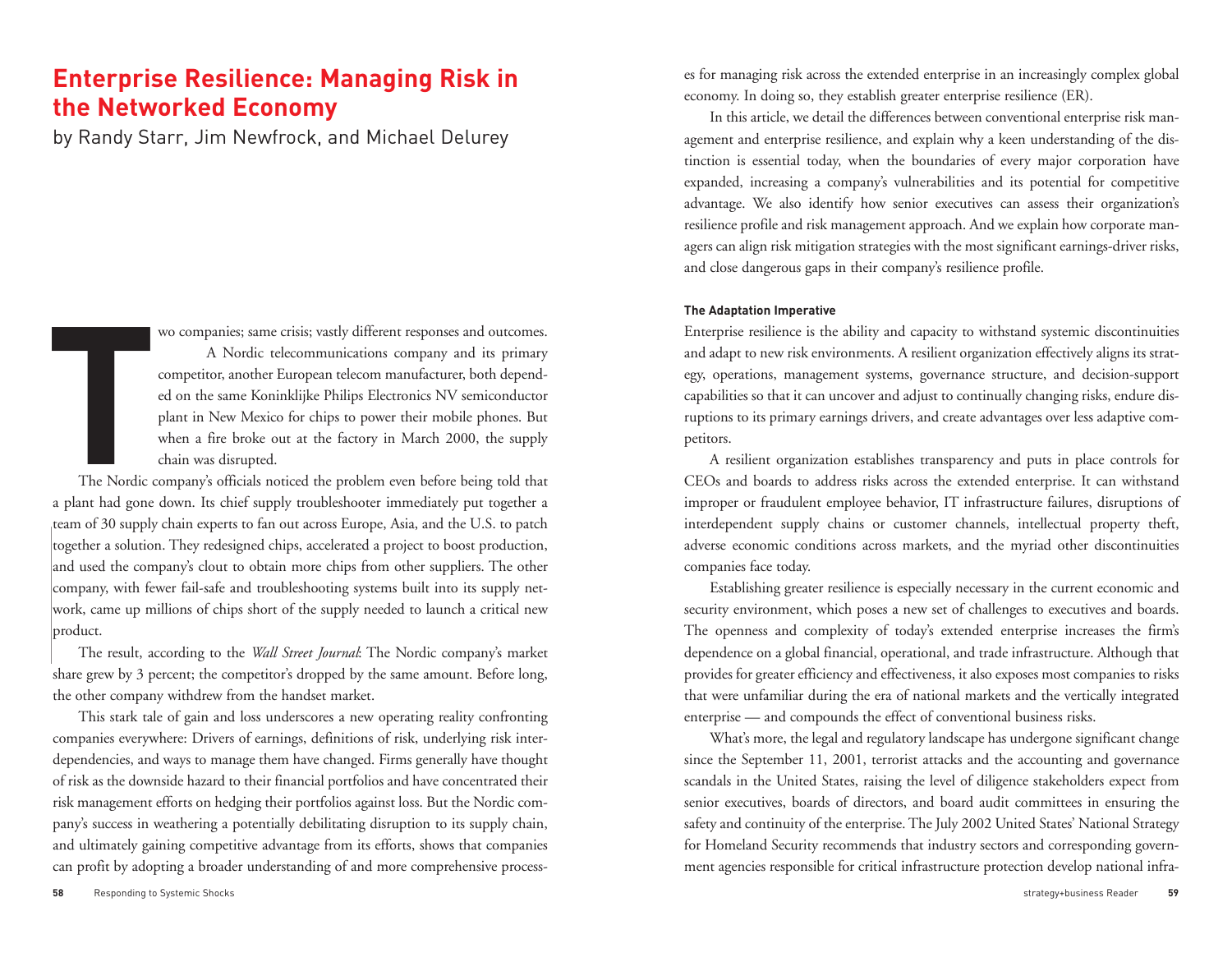structure assurance plans that bridge the public and private sectors. The Sarbanes-Oxley Act of 2002 has tightened boards of directors' audit committee responsibilities, imposed new CEO and CFO certification requirements, and raised the "standard of care" obligations on management dramatically. The Basel II Accord commits financial-services institutions to set aside larger capital reserves against possible future operational disruptions.

Guided by these and other requirements, underwriters of risk, such as insurance, equity, and debt markets, will more aggressively distinguish between those businesses that are resilient and those that are not. To maintain earnings consistency and preserve and grow shareholder value, chief executives and board members need the capacity to sense and respond effectively to increasingly complicated levels of risk — risks that cannot necessarily be transferred through conventional means, such as insurance.

#### **Interdependence Risk**

Our emphasis on the importance of earnings consistency matches that of the capital markets. A company's fate is determined by its ability to generate a reliable pattern of earnings growth. Companies that reduce earnings volatility and lower the probability of large losses are rewarded by financial markets with less expensive and better access to capital. What's more, markets place "consistency premiums" on the stock valuations of companies that both promise and produce a steady pattern of increasing profits.

The business activities that enable the firm to gain a competitive advantage and sustain growth vary across both industries and companies. For some, manufacturing facilities represent the core earnings driver; for others, IT networks, customer support operations, supply chains, intellectual property, or a combination thereof power earnings. Traditionally, risks have not been perceived in the context of key earnings drivers, but rather in broad categories, each of which was managed in a functionally isolated way. Thus, financial risk became the province of the CFO, operations risk the responsibility of the COO, and network security the task of the CIO. Rarely do they or their business continuity or security programs link together in support of strategic objectives.

Senior executives have understandably renewed their attention to conventional risk mitigation programs. Seventy-five percent of Fortune 1000 CEOs surveyed by RoperASW on behalf of Booz Allen Hamilton in late 2001 expressed increased concern about such day-to-day activities as mail processing, travel, protection of employees, and protection of infrastructure. But by defining risk and security narrowly as the protection of personnel, plant, data, and financial position, CEOs and boards overlook the more prevalent perils they face conducting business in a networked global economy.

### **Diagnose Your Enterprise Resilience: Eight Fundamental Questions**

Are the complexity of the extended enterprise and major earnings drivers across it transparent?

Are interdependencies understood and interdependence risks identified?

What programs are in place to ensure the viability of earnings drivers?

Are these programs fully aligned with corporate strategy and objectives, and do we understand the trade-offs within these programs?

#### Do we know what we spend on resilience?

How good is our situational awareness — that is, do we have enough business intelligence, internal and external, and is it directed to the appropriate parties?

Do we distill such intelligence properly and in a timely enough fashion to react to it?

Who is accountable for resilience, and how do we make decisions and measure progress?

Networks are one of the great advances in industrial organization. Over the course of the last half century, the vertically integrated company has given way to the networked enterprise, an organizational structure characterized by greater agility and adaptability. Successful firms today must deal with intertwined layers of information, raw materials, analytical data, customer communication and service, and network infrastructure — at unprecedented speed — while maintaining countless secure relationships with third-party organizations, such as suppliers, technology outsourcers, and government regulators. "The diversity of networks in business and the economy is mind-boggling," writes Albert-László Barabási, the physicist and author of *Linked: The New Science of Networks* (Perseus Publishing, 2002). "There are policy networks, ownership networks, collaboration networks, organizational networks, network marketing — you name it."

Yet while the organizational and economic impact of networks is well known, their vulnerabilities remain largely unexplored by businesses. The reliance on open borders, transnational alliances, and global markets for capital, goods, and services has generated a "just in time" economy, which, although remarkably cost-efficient, leaves companies open to a range of discontinuities that can affect operations, reputation,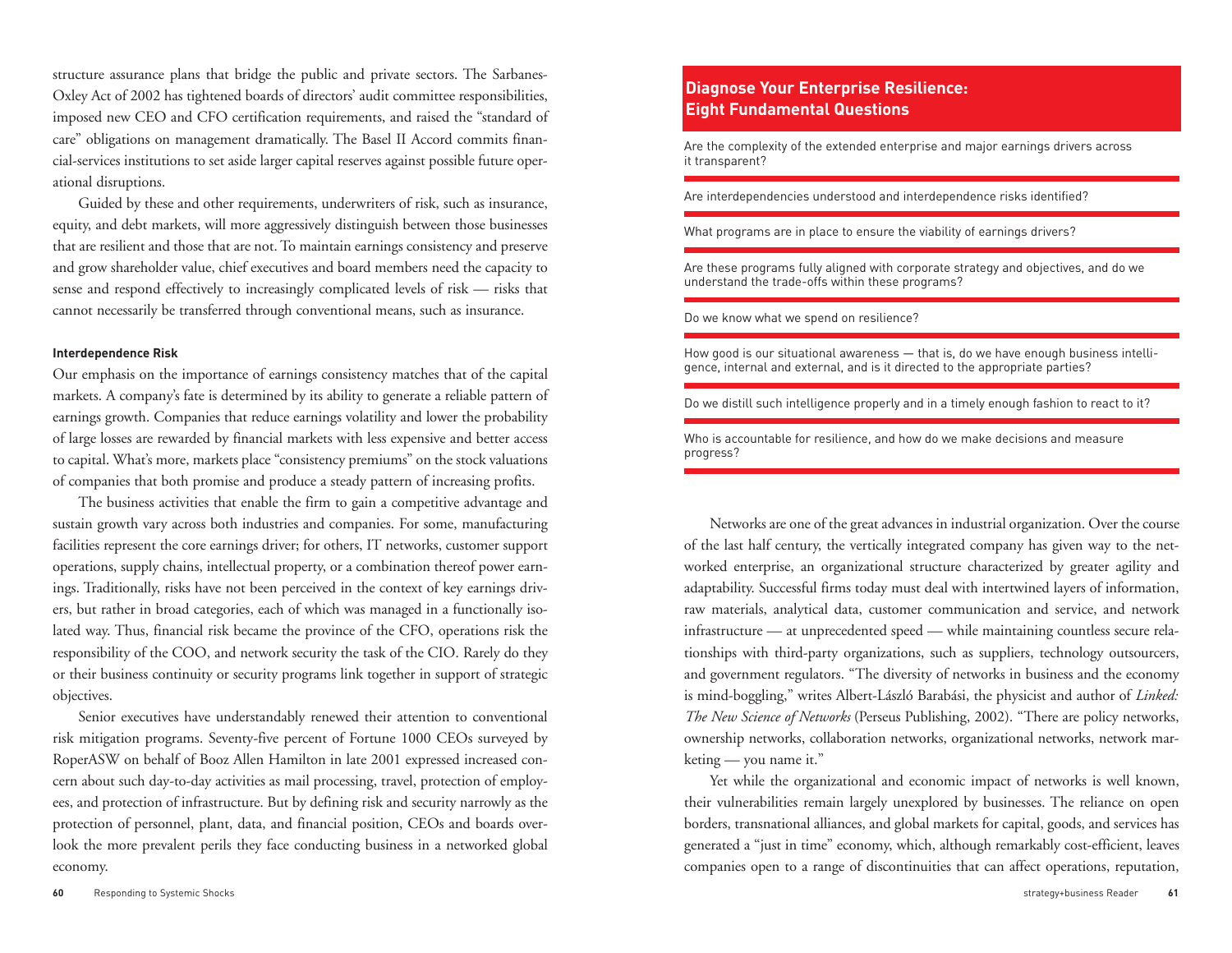customer habits, legal standing, regulatory compliance, earnings performance, and ultimately shareholder value. We call these new vulnerabilities, collectively, interdependence risk, and define it as unanticipated risk exposure across the extended enterprise that is beyond an individual organization's direct control. Examples of interdependence risk include supply chain disruption, government intervention, and public infrastructure destruction.

The scale and impact of a disruptive event is a function of the relative importance of the dislocated entity and the degree of its integration into a broader extended enterprise. A problem that appears localized could ripple across an extended enterprise, an industry sector, or even a national or multinational economy. The capacity to withstand such disruptions is a function of a firm's systemic resilience — its ability to understand its interdependencies, and to foresee and plan around discontinuities that can occur within them.

Interdependencies have grown not only within the private sector. Governments and industries are increasingly dependent on each other at a level of intricacy not seen — in the United States, at least — since World War II. The National Strategy for Homeland Security calls for the development of protection plans in 14 "critical infrastructure sectors" (such as energy, telecommunications, defense industrial base, and banking and finance); although private industry overwhelmingly owns and operates these sectors, government and business must collaborate to develop and implement the assurance plans. One current public–private sector partnership model is the National Security Telecommunications Advisory Committee (NSTAC), which supports the Office of the President in addressing telecommunications issues vital to U.S. national security and emergency preparedness needs. The stakes in such collaboration can be enormous. A war game, cosponsored by Booz Allen with the Council for Excellence in Government in December 2001, and designed to model the effects of an intentional release of pneumonic plague in multiple metropolitan locations, found that casualties would be dramatically reduced by cross-sector knowledge-sharing mechanisms. (For more on the war game, see "Bioterrorism: Improving Preparedness and Response," page 135.)

Interdependence risk — within the private sector or across the public and private spheres — underlies many recent reports of operating loss. Consider what happened in September 2002 when a labor dispute shut down West Coast ports for several weeks. As critical supply chains stopped functioning normally, severely constraining manufacturing and product replenishment, U.S. companies lost an estimated \$1 billion per day. The events highlighted the interdependencies among shipping companies, supply chain –intensive industries, contract logistics providers, and government agencies.

#### **62** Responding to Systemic Shocks

## **War-Gaming and Resilience Planning**

Frequently conducted in conjunction with an enterprise resilience audit, war-gaming is an effective tool for understanding a company's or an industry's resilience posture. These strategic simulations use mock crises to gauge how well executives and staff are prepared to face serious business discontinuities.

The most effective war games occur over two days and involve a series of crisis simulations in which critical components of a company's or an industry's resilience are tested with players from different, yet related, stakeholder groups. Through a real-time simulation — with one group making a move, and others responding, action by action — vulnerabilities can be exposed and mitigation strategies developed.

For example, Booz Allen Hamilton and the Conference Board sponsored a port security war game in October 2002, just after West Coast ports in the U.S. were shut by a labor action. (See "Port Security War Game: Implications for U.S. Supply Chains," page 143.) Participants included representatives from government agencies, supply chain–intensive industries, and contract logistics providers. The war game simulated an unanticipated closure of shipping ports after several "dirty bombs" were found in containers shipped to U.S. ports. The exercise found that companies reliant on the ports would likely have to sacrifice just-in-time efficiency to some degree, and replace it with a more robust "just-in-case" supply pipeline.

With such insights, companies can attempt to find the necessary balance between just-in-time production and just-in-case resilience, and to answer crucial questions: What would be the effect on earnings if we stockpiled three weeks of supply? Are there innovative ways to create these reserves besides paying for them outright? What loss would insurance cover? What are the projected costs of alternative shipping versus stockpiling? How well do we understand whom to call and what to do during such an event? How prepared are we to communicate mediation steps?

War-gaming's greatest value is that it exposes ideas that participants don't realize they have and uncovers solutions that are not apparent. Additionally, war-gaming forces organizations to think differently, to examine the validity of their assumptions about systemic risks. For example, the port security war game uncovered the critical fact that companies must consider security a strategic and necessary element of global trade resilience. Another insight was that local and national public–private partnerships are essential to finding an effective global port security solution. When war games include participants from interdependent companies or involve a mix of private-sector and public-sector players, consensus can be forged on the need for collective action, and the action plan itself can take shape.

— R.S., J.N., and M.D.

#### **ER vs. ERM**

Risk management models have not kept pace with the shift from centralized to networked organizations. In military terminology, most enterprise risk management (ERM) programs rely on "point solutions," which attempt to moderate risks by "hardening" potentially vulnerable spots against attacks, a futile exercise in a networked enterprise. An organization cannot simultaneously harden all the nodes within its network; threats will just migrate from a hardened node to more vulnerable points. Military strategy has long since adapted to this new understanding. In the early 1990s, when the U.S. Department of Defense recognized that its war-fighting doctrine of "information superiority" increased its dependence on networked communications systems, it transitioned from the traditional risk management technique of hardening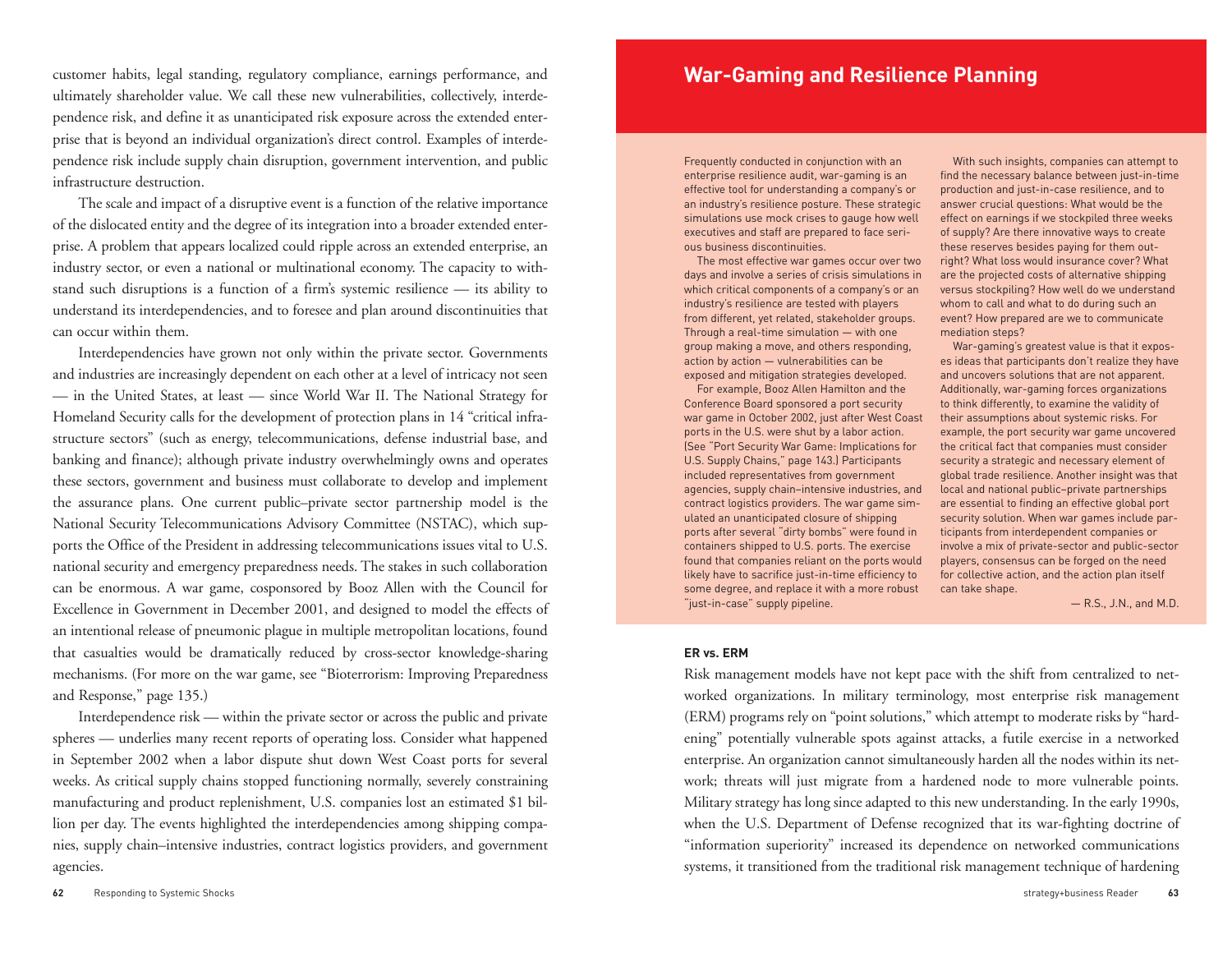every node to a "defense in depth" model, which uses a layered approach to security.

Directors and senior managers, many of whom are faced with analogous challenges, have not followed suit. In a recent survey of Fortune 1000 CFOs, treasurers, and risk managers by the National Association of Corporate Treasurers and other organizations, three-quarters of respondents agreed that a major disruption to their top earnings driver would either cause sustained damage to their company's earnings or threaten business continuity. Yet fewer than one-quarter of respondents said their current risk management efforts sufficiently anticipate a wide variety of potential

large-loss events. (See Exhibit 1.)

In pursuing strategic objectives, boards and CEOs must factor into their decision making the trade-offs involved in selecting one risk alternative over another. Conventional ERM programs certainly help focus executives and directors on the nature of specific vulnerabilities, and they can provide partial frameworks to help firms protect potentially weak links from low-probability catastrophic risks. But they do not fully prepare companies for the discontinuities that can jeopardize earnings drivers. Conventional enterprise risk management fails to account for interdependencies across vertical and horizontal corporate operations and thus tends to underestimate the range and severity of risks faced by the firm. Such network discontinuities can accumu-

#### Exhibit 1: **Enterprises Are Not Prepared to Recover from Major Disruptions**

- More than 75% of respondents say a major disruption to their top earnings driver would either cause sustained damage to their firm's earnings to threaten its continuity of operations.
- Less than 25% or respondents believe their current risk management efforts sufficiently address key areas of contingency planning.
- More than one-third of respondents say their company's senior management lacks a thorough understanding of the impact a major disruption would have on their company and the firm's level of preparation for a major disruption.
- Many senior executives still fail to recognize risk management as a priority.
- Improved communication among key stakeholders about risks and contingency planning is needed.

**Source:** Protecting Value Study, 2002. A survey of 199 financial executives and risk managers at Fortune 1000 firms in a variety of industries, sponsored by FM Global, the National Association of Corporate Treasurers, and Sherbrooke Partners. www.protectingvalue.com

late exponentially and often spiral out of control, subjecting a company to levels of loss without modern precedent. So Barings Bank learned when the actions of a single trader in Singapore destroyed the centuries-old institution.

In sharp contrast to traditional ERM, enterprise resilience planning advances a company 's speed and flexibility by crafting an integrated first line of defense and an offensive strategy to guard the entire extended enterprise against new, unavoidable risks that are the by-products of interdependent operations. ER results from a planned series of safeguards against discontinuities — encompassing everything from logistics,

inventory control, and distribution channels to relations with government agencies, customers, and suppliers. Unlike enterprise risk management programs, which tend to focus only on how major categories of corporate risk interact at a tactical level, ER planning better aligns risk management activity and spending with the most fundamental components of corporate strategy and performance: corporate growth and profit drivers, earnings consistency, and shareholder value. Resilient organizations are sensing, agile, networked, and prepared. They think ahead to even the most outrageous possibilities, training themselves, as the *Harvard Business Review* put it, "how to survive before the fact." (See "Diagnose Your Enterprise Resilience: Eight Fundamental Questions," page 61.)

ER planning begins with the identification of the greatest risks across the enterprise, including interdependencies, and then generates a targeted program, integrated with overall corporate strategy, for mitigating these risks. ER is a continuous process that creates the ability to adjust readily to new risks and opportunities, based on the strategic priorities and operational tempo of the business. It enables executives and managers to make educated trade-off decisions when they develop a risk mitigation strategy, balancing the costs and benefits to meet overall risk management targets and improve earnings consistency.

There are three essential steps to becoming a resilient enterprise:

**Diagnose enterprise-wide risk and interdependencies.** A company must first define its extended enterprise and determine its earnings drivers. Once this is achieved, a transparent and consolidated view of risks across the extended enterprise can be developed, helping executives to understand the company's network interdependencies. After the enterprise is mapped, a baseline view of risk mitigation plans and spending can be developed to identify gaps and prioritize risk mitigation objectives. The resilience diagnostic should yield quick-hit opportunities associated with critical risks that management must address in the near term.

**Adapt corporate strategy and operating model.** The enterprise should use costbenefit analysis that links cross-functional risk mitigation planning to corporate strategy. Equally important, the CEO and board must adopt a common risk management and resiliency vocabulary that is comprehensible and intuitive to all, enabling executives and directors to understand a company's risk exposure and to make trade-off decisions in implementing risk mitigation strategies while pursuing strategic objectives.

**Endure increased risk and complexity**. This step involves developing an organizational structure that oversees and integrates business intelligence and risk monitoring for the extended enterprise; has the analytical tools and support capabilities to improve decision making and responses to risk as it changes; can measure risk mitigation with clearly defined benchmarks; can monitor the organization's resilience pro-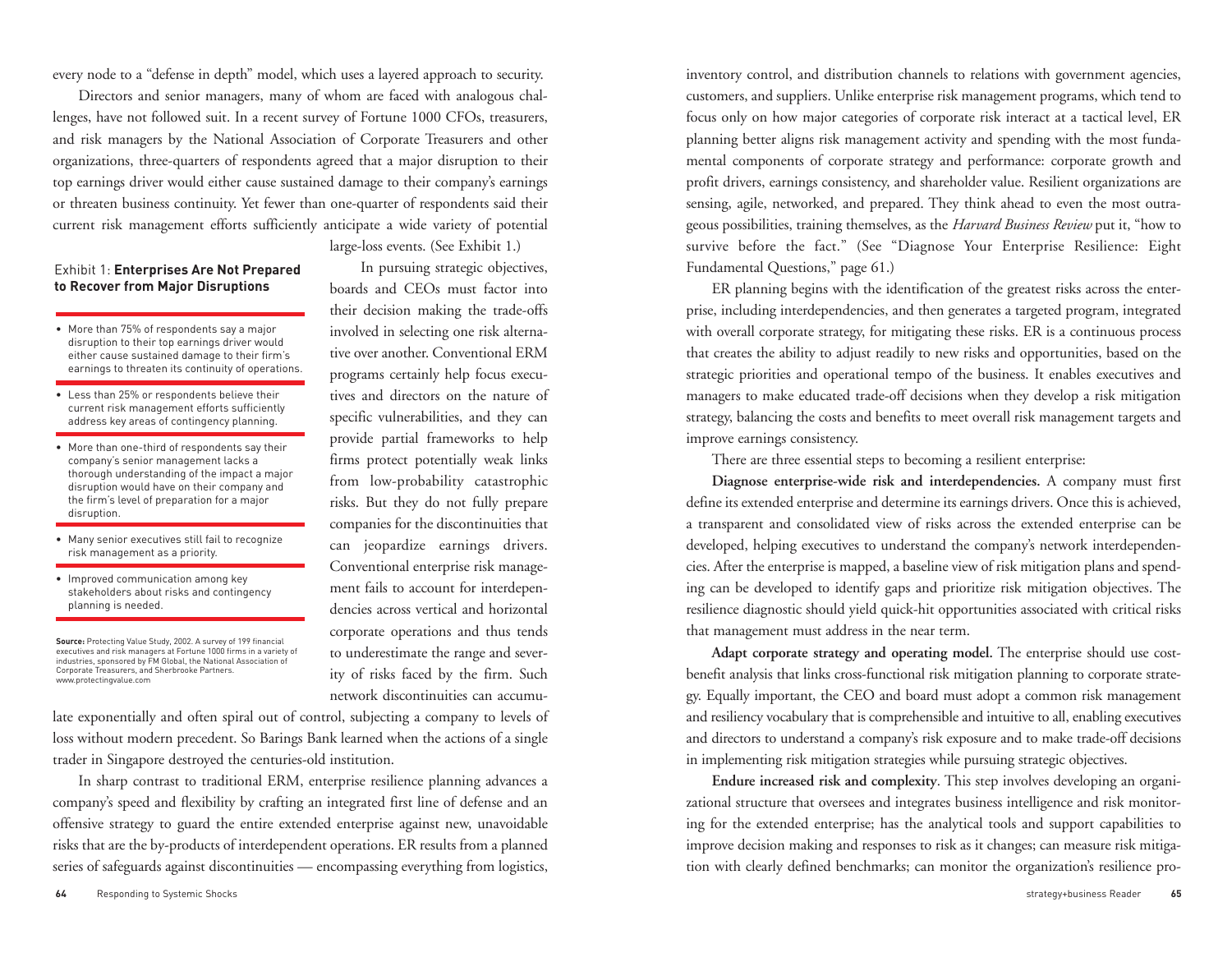#### Exhibit 2: **Prioritizing Earnings Drivers—Service Company Example**



Priority Earnings Drivers

file; and can implement best-practice risk mitigation solutions. The resilient organization, through an enhanced sensing capability, integrates business intelligence to improve situational awareness.

#### **The ER Audit**

As an initial step to building enterprise resilience, companies can apply a comprehensive, three-phase ER audit procedure that can aid senior management teams in developing integrated risk mitigation programs grounded in a company's real needs and built around its actual earnings drivers.

**Step One: Enterprise Topology and Earnings-Driver Classification.** In the diagnostic's first stage, the firm should identify its key earnings drivers and their associated risks. (See Exhibit 2.)

This should be done by mapping the extended enterprise and drawing a consolidated and transparent picture of how the company organizes systems, processes, and relationships inside and outside its walls to generate revenue and profits. The company must distinguish the earnings drivers themselves; the business processes, capabilities, and technologies that support them; and their vulnerabilities. To accomplish this,

interviews are held with corporate decision makers and key management staff in all functional domains. Relationships among customers, partners, and suppliers are explored; IT network safeguards inventoried; and assets charted.

**Step Two: Resilience Profiling and Baselining.** After plotting the earnings drivers, the firm should use modeling tools and best practices in enterprise design to produce initial snapshots of an enterprise's "resilience profile" for each essential aspect of a company: financial, operations, technology, personnel, and security. Then the company's existing profile should be compared with an optimal level of resilience <sup>a</sup>"to be" state — in each of these operations.

The firm's current risk mitigation plans, procedures, and costs, including business continuity and security programs, are examined in this phase. The intent is to determine how the current programs and the spending on them align with the earnings drivers identified in phase one. Both explicit and implicit risk mitigation spending must be baselined. Such spending includes costs associated with known security, business continuity, and disaster recovery programs, as well as costs associated with security, continuity, and recovery that are buried in budgets for departments or functions, such as IT or marketing. War-gaming is a particularly useful exercise in doing such advanced resilience profiling. (See "War-Gaming and Resilience Planning," page 63.)

A vital part of this phase is the development of an "interdependency map" to identify interdependence risks across the extended enterprise — hazards to earnings drivers that may result from unanticipated regulatory action, changes in supplier relationships, problems at clients, or other externalities. The baselining exercise also seeks to understand how market trends and corporate strategies will influence earnings drivers in the future. For example, a consumer goods manufacturer might discover that the business unit managing logistics between the factory and retailers for the company's flagship Product A is unaware of a new distribution chain developed by the team overseeing up-and-coming Product B. These redundant distribution channels could leave the manufacturer vulnerable because the delivery of two critical products would be interrupted simultaneously if the supply chain network sustained a disruption.

Such profiling and baselining helps identify gaps between existing risk mitigation programs and identifiable needs, allowing management to visualize at a glance weaknesses and strengths in the firm's current risk exposure and resilience posture. This impact analysis can identify areas for new investment and disinvestment. For exam<sup>p</sup>le, a major retailer with state-of-the-art just-in-time inventory systems that require continual data inflows to determine how to stock shelves could be financially crippled if a disruption were to temporarily shut down its network grid.

By contrast, even the largest advertising agency could get by without too much damage if it lost its computers for a day or longer. However, an ad agency must pro